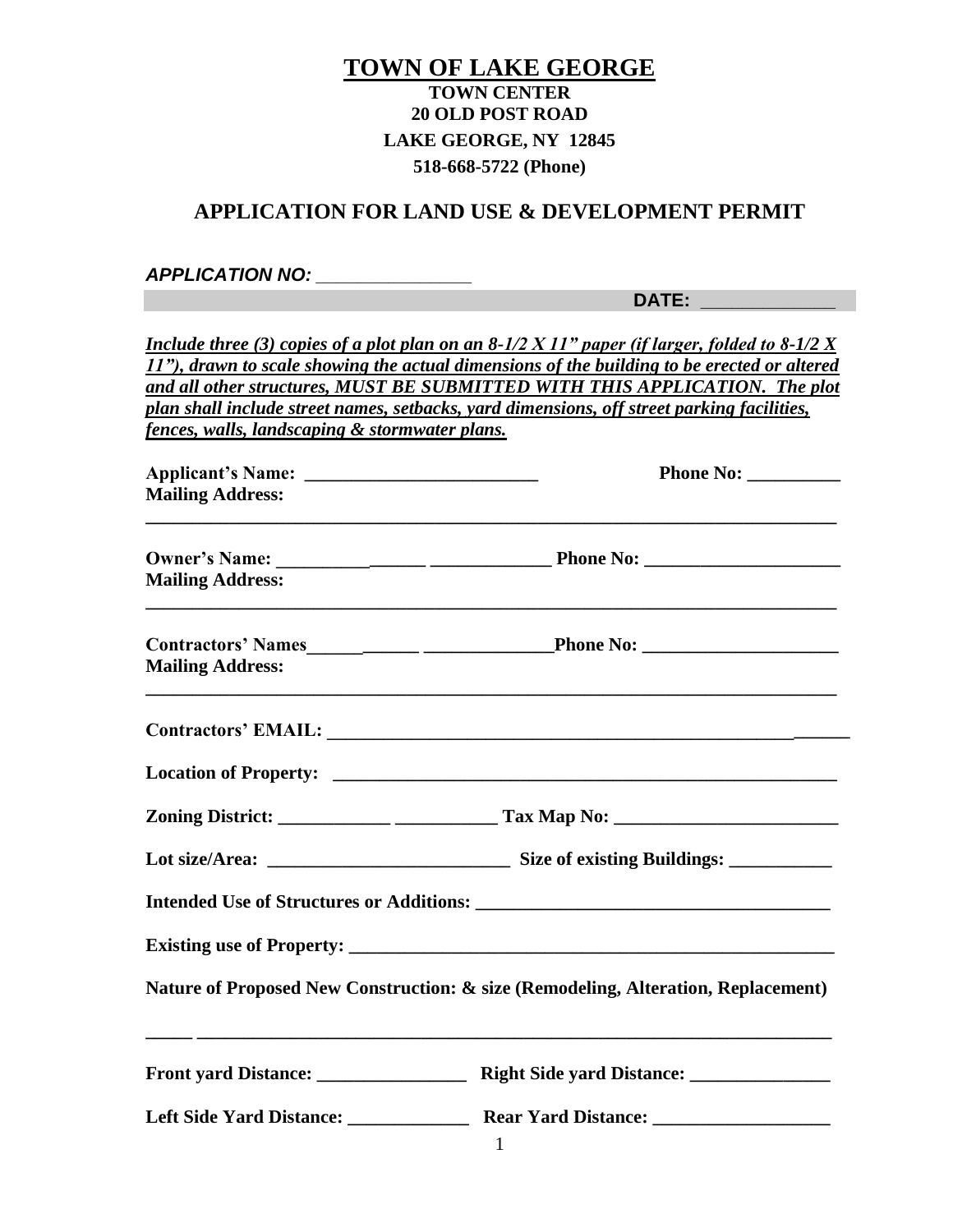| Height of Proposed Structure: ______ _____                                                                                                                                                                                                                                                                                                                                                                                                                                                                                                                                                                                                 |
|--------------------------------------------------------------------------------------------------------------------------------------------------------------------------------------------------------------------------------------------------------------------------------------------------------------------------------------------------------------------------------------------------------------------------------------------------------------------------------------------------------------------------------------------------------------------------------------------------------------------------------------------|
| Sewer Connection Requested: YES () NO () [Town Fee required]                                                                                                                                                                                                                                                                                                                                                                                                                                                                                                                                                                               |
| Highway Permit Requested: YES () NO ()                                                                                                                                                                                                                                                                                                                                                                                                                                                                                                                                                                                                     |
| Water Tap Requested: YES ( ) NO ( ) [Village Fee required]                                                                                                                                                                                                                                                                                                                                                                                                                                                                                                                                                                                 |
| Estimated Cost of Construction: \$                                                                                                                                                                                                                                                                                                                                                                                                                                                                                                                                                                                                         |
| Date Application received: _________________                                                                                                                                                                                                                                                                                                                                                                                                                                                                                                                                                                                               |
| (See Fee Schedule. If paying by check make payable to: Town of Lake George)                                                                                                                                                                                                                                                                                                                                                                                                                                                                                                                                                                |
|                                                                                                                                                                                                                                                                                                                                                                                                                                                                                                                                                                                                                                            |
|                                                                                                                                                                                                                                                                                                                                                                                                                                                                                                                                                                                                                                            |
| THE CONTRACTOR, PRIOR TO COMMENCING CONSTRUCTION, MUST SECURE -- A<br><b>BUSINESS LICENSE FROM THE TOWN OF LAKE GEORGE.</b>                                                                                                                                                                                                                                                                                                                                                                                                                                                                                                                |
| I AFFIRM THAT I AM FAMILIAR WITH THE INFORMATION ON THIS FORM AND ALL<br>ATTACHMENTS SUBMITTED WITH IT AND THAT, TO THE BEST OF MY<br>KNOWLEDGE, ALL OF THE INFORMATION PRESENTED IS TRUE AND NO<br><b>INFORMATION RELEVANT TO THIS APPLICATION HAS BEEN OMITTED OR</b><br>MISREPRESENTED. I HEREBY EXPRESSLY ACKNOWLEDGE THAT ANY FAILURE<br>TO ACCURATELY PRESENT INFORMATION RELEVANT TO THIS APPLICATION MAY<br>RESULT IN APPLICATION DENIAL, NULLIFICATION OF APPROVAL OR<br>REVOCATION OF ANY PERMIT RECEIVED. I ALSO ACKNOWLEDGE AND CONSENT<br>TO INSPECTIONS OF THIS PROJECT CONDUCTED BY THE TOWN PLANNING AND<br>ZONING OFFICE. |
| THIS PROJECT HAS RECEIVED AN APPROVAL FROM THE<br>IF<br>PLANNING OR ZONING BOARD YOU MUST CONTACT THE TOWN<br>PRIOR TO OCCUPYING THE STRUCTURE. FAILURE TO NOTIFY<br><b>COULD RESULT IN A POSSIBLE FINE</b>                                                                                                                                                                                                                                                                                                                                                                                                                                |
|                                                                                                                                                                                                                                                                                                                                                                                                                                                                                                                                                                                                                                            |
| (Print Name):                                                                                                                                                                                                                                                                                                                                                                                                                                                                                                                                                                                                                              |
| <b>SIGNATURE OF OWNER:</b>                                                                                                                                                                                                                                                                                                                                                                                                                                                                                                                                                                                                                 |
| (Print Name):<br><u> 1989 - Johann John Stone, mars et al. (</u>                                                                                                                                                                                                                                                                                                                                                                                                                                                                                                                                                                           |
| $\overline{2}$                                                                                                                                                                                                                                                                                                                                                                                                                                                                                                                                                                                                                             |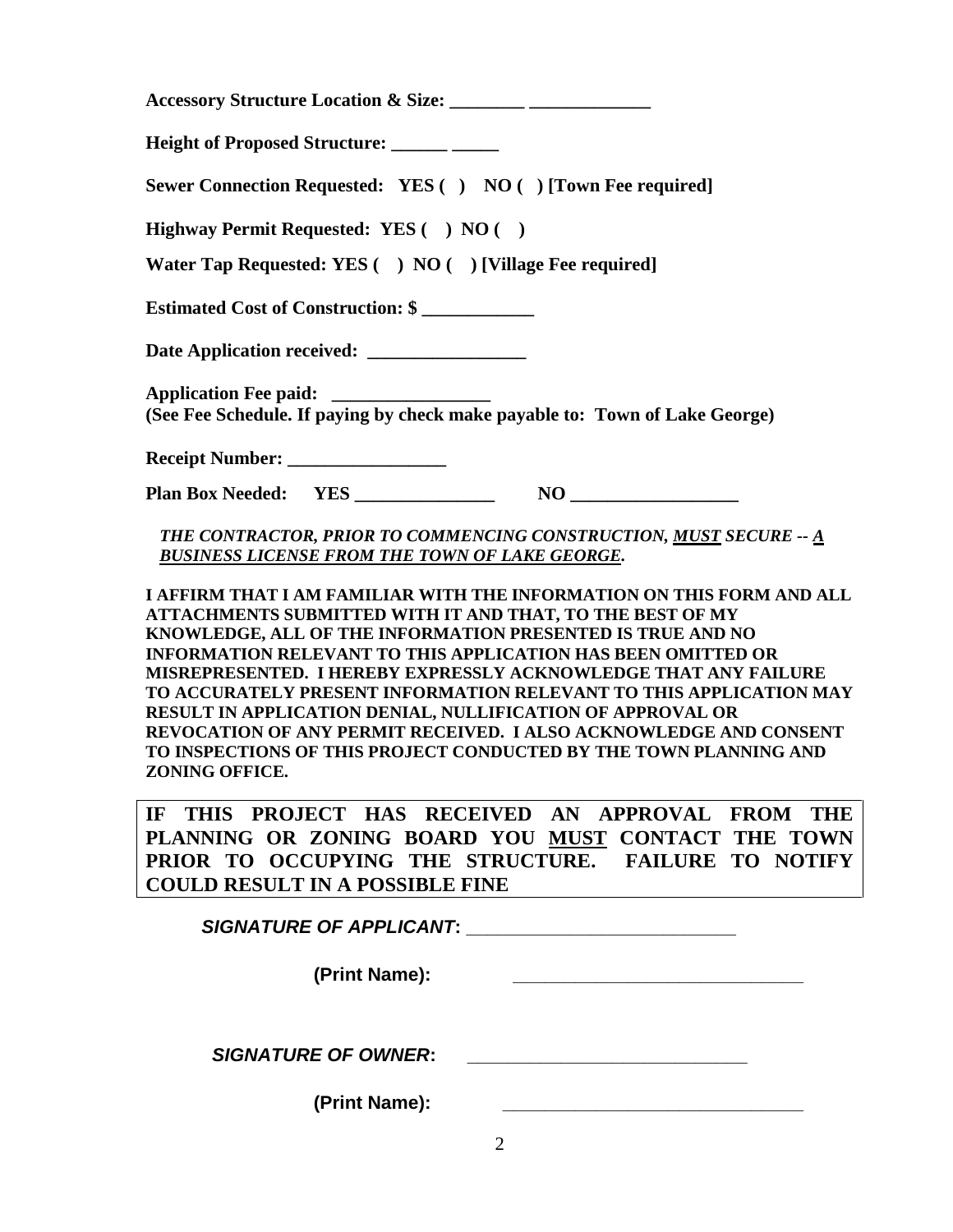## **AUTHORIZATION FORM**

# *"TO ACT AS AGENT FOR"*

| hereby designate:                                           | (Print Name)                                                                                                                                                                           |       |                                                                      |
|-------------------------------------------------------------|----------------------------------------------------------------------------------------------------------------------------------------------------------------------------------------|-------|----------------------------------------------------------------------|
|                                                             | (Address)                                                                                                                                                                              |       |                                                                      |
| (City)                                                      | (State)                                                                                                                                                                                | (Zip) | (Phone)                                                              |
| To act as agent regarding an application for the following: |                                                                                                                                                                                        |       |                                                                      |
| $\bullet$<br>$\bullet$                                      | Please circle the appropriate application<br>Land Use & Development Permit<br>Subdivision<br><b>Site Plan Review</b><br>Use Variance<br>Area Variance<br><b>Interpretation Request</b> |       |                                                                      |
|                                                             |                                                                                                                                                                                        |       |                                                                      |
|                                                             |                                                                                                                                                                                        |       |                                                                      |
| Date: ________________________                              |                                                                                                                                                                                        |       |                                                                      |
| YOURSELF, PLEASE SIGN AND DATE:                             |                                                                                                                                                                                        |       | IF THIS AUTHORIZATION FORM IS NOT APPLICABLE, AND YOU WILL REPRESENT |
|                                                             |                                                                                                                                                                                        |       |                                                                      |
| DATE: ___________________________                           |                                                                                                                                                                                        |       |                                                                      |